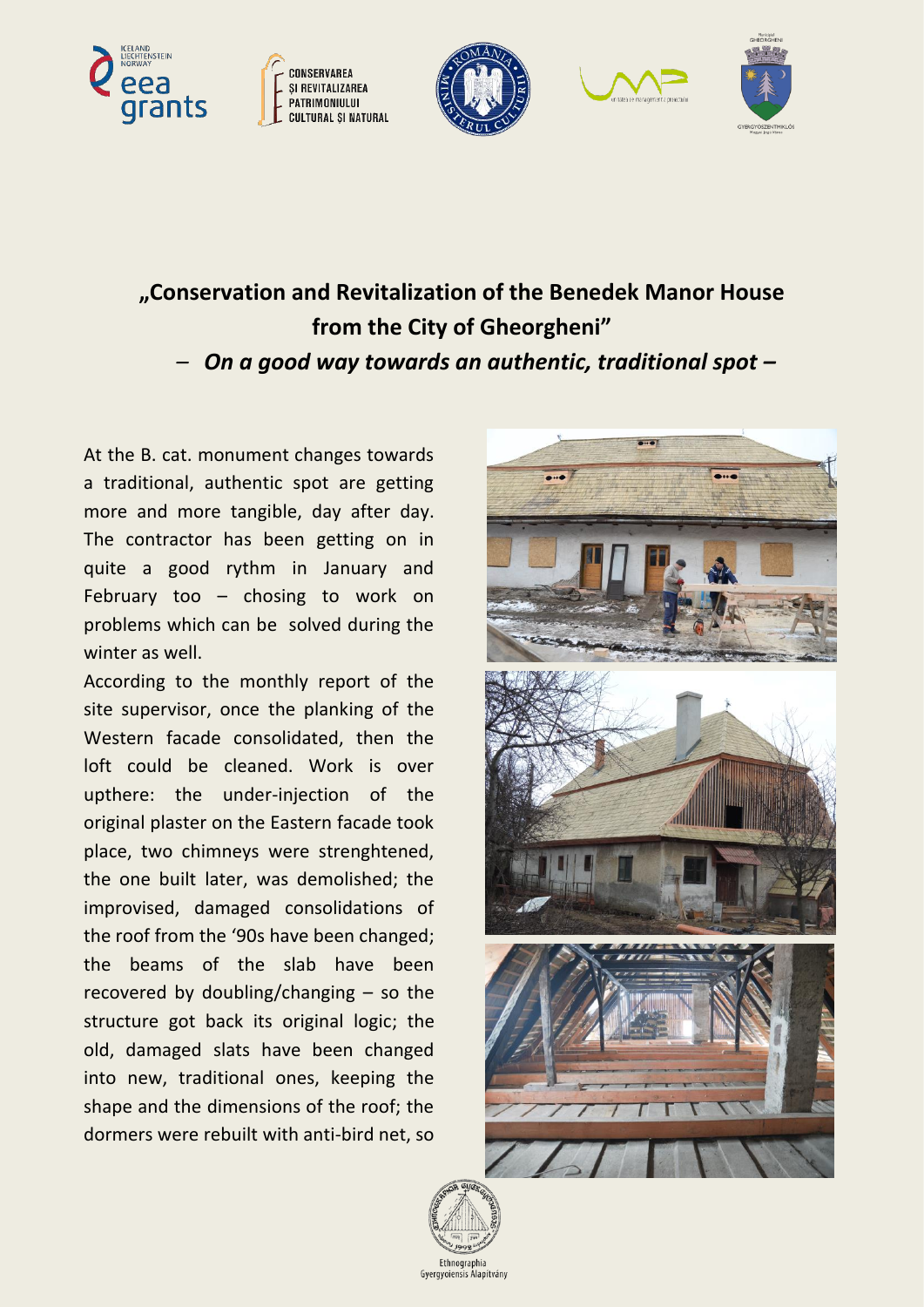



that the consolidation of the Western frontage and the cleaning were the last two rows on the to do list. Passers-by can already admire many details of the oldnew image of the manor house.

Now, the recovery goes on breezily on the groundfloor.

Damages provoked by smoke have been cleaned down with a special solution from the surface of the wooden ceiling. The joists that must have been changed match among the old pieces perfectly. Each and every new wooden piece had got, according to the requirements, a special treatment against fungi, fire, etc.

In January, the electric wiring has been changed – in protection tubes, naturally, then the recovery of the wooden floor and the replacement of the damaged pieces took place as well.

The recovery of beams on the groundfloor, with a layer of ballast underneath, allows a natural ventilation.

In order to find a solution to not-proper depth of foundation, the soil has been cleaned away, and then a layer of thermal, and one of hidro-insulation was introduced – according to the plans.

The soles of the exterior walls have been changed, with a layer of hidro-insulation beneath.

Now, it takes huge efforts to realize a proper drain-system along the foundation. Another sisyphean work was to clear down the several layers of oil-colours from the window- and doorcase. It took e.g.